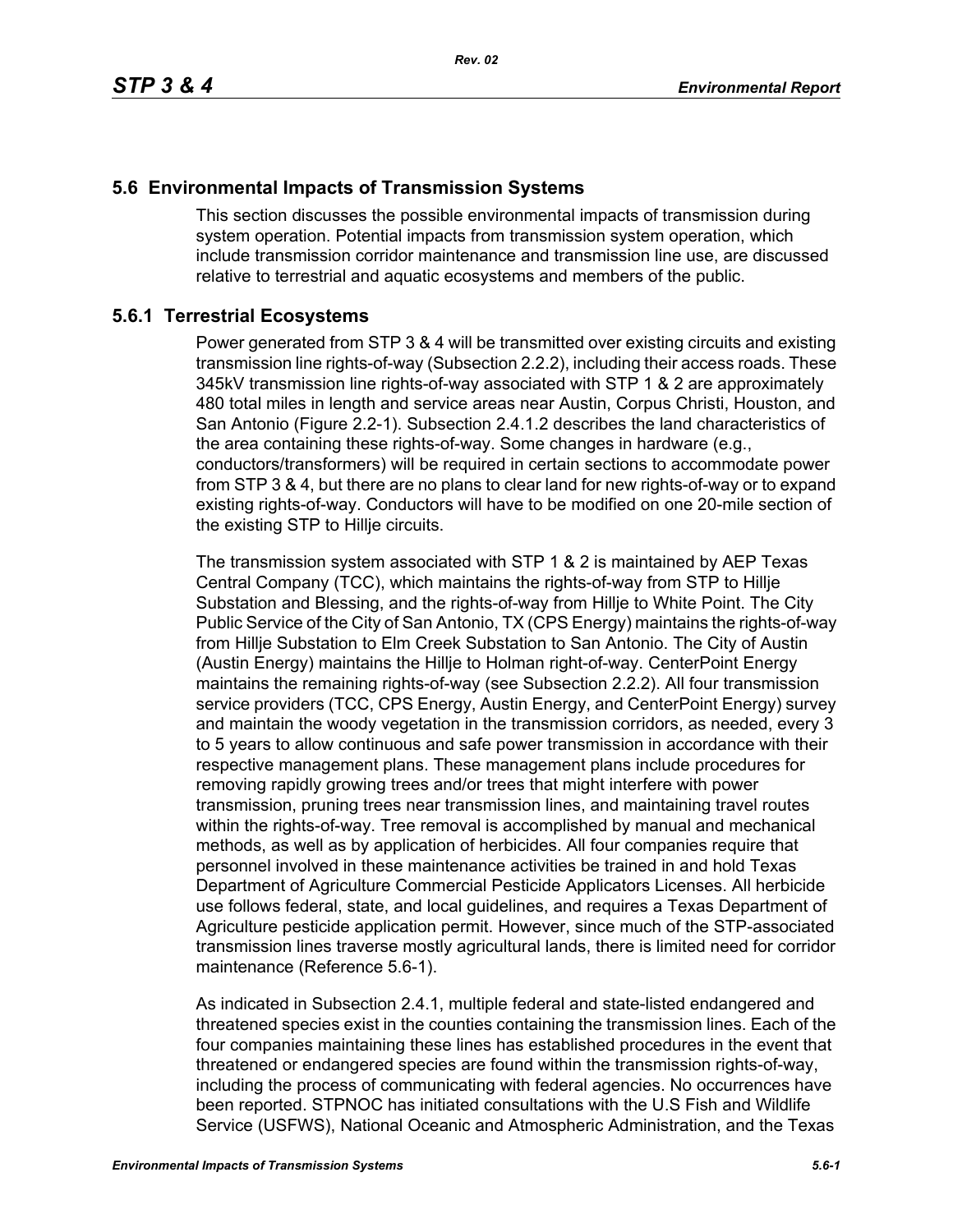Parks and Wildlife Department concerning endangered and threatened species relative to plant construction impacts (References 5.6-2, 5.6-3, 5.6-4). AEP has procedures in place to document transmission line mortalities of large birds, should they occur, and to deal with bird nests found in hazardous locations along the corridors.

No areas designated by the USFWS as "critical habitat" for threatened or endangered species occur on or immediately adjacent to existing transmission rights-of-way associated with STP 1 & 2. None of the transmission lines cross state or federal parks, wildlife refuges, or preserves or wildlife management areas.

Other "important" species are likely to use these transmission rights-of-way, including game species like deer, rabbits, squirrels, dove, and possibly quail. However, the infrequent vegetation management activities employed to maintain the rights-of-way are unlikely to disturb these animals for periods much longer than the duration of the activity and these activities, primarily tree removal, could benefit those species by providing more open habitats.

The effects of transmission line maintenance and vegetation management on terrestrial biota were evaluated in the Generic Environmental Impact Statement (GEIS) for License Renewal of Nuclear Plants (Reference 5.6-5), which included analysis of STP 1 & 2. It was determined that these activities did not lower habitat diversity or cause significant changes in surrounding habitats. Impacts on wildlife because of these activities were found to be of SMALL significance at operating nuclear power plants. Based on AEP, Austin Energy, CenterPoint Energy, and CPS Energy procedures, the NRC analysis of the impacts of existing right-of-way management, and the fact that no additional right-of-way maintenance activities would be needed, STPNOC concludes that the effects of transmission line maintenance on terrestrial biota in existing transmission line right-of-way would be SMALL.

The effects of transmission line maintenance and vegetation management on floodplains and wetlands were also evaluated in the GEIS (Reference 5.6-5). The impacts were found to be of small significance at operating nuclear power plants. Based on the NRC analysis and the lack of additional right-of-way maintenance activities, STPNOC concludes that the effects of continued transmission right-of-way maintenance on terrestrial biota in floodplains and wetlands will be SMALL.

Avian mortality resulting from collisions with transmission lines was evaluated in the GEIS (Reference 5.6-5). The impacts were found to be of SMALL significance at operating nuclear power plants. Given that no new rights-of-way or additional right-ofway maintenance activities are associated with STP 3 & 4, impacts due to avian collisions will be SMALL.

No significant impacts from electromagnetic fields associated with transmission lines were identified in the GEIS for terrestrial biota (Reference 5.6-5), so these impacts would be of SMALL significance. The GEIS for license renewal (Reference 5.6-5) stated, "Several studies have quantified the amount of ozone generated and concluded that the amount produced by even the largest lines in operation (765 kV) is insignificant. Ozone concentrations generated by transmission lines are therefore too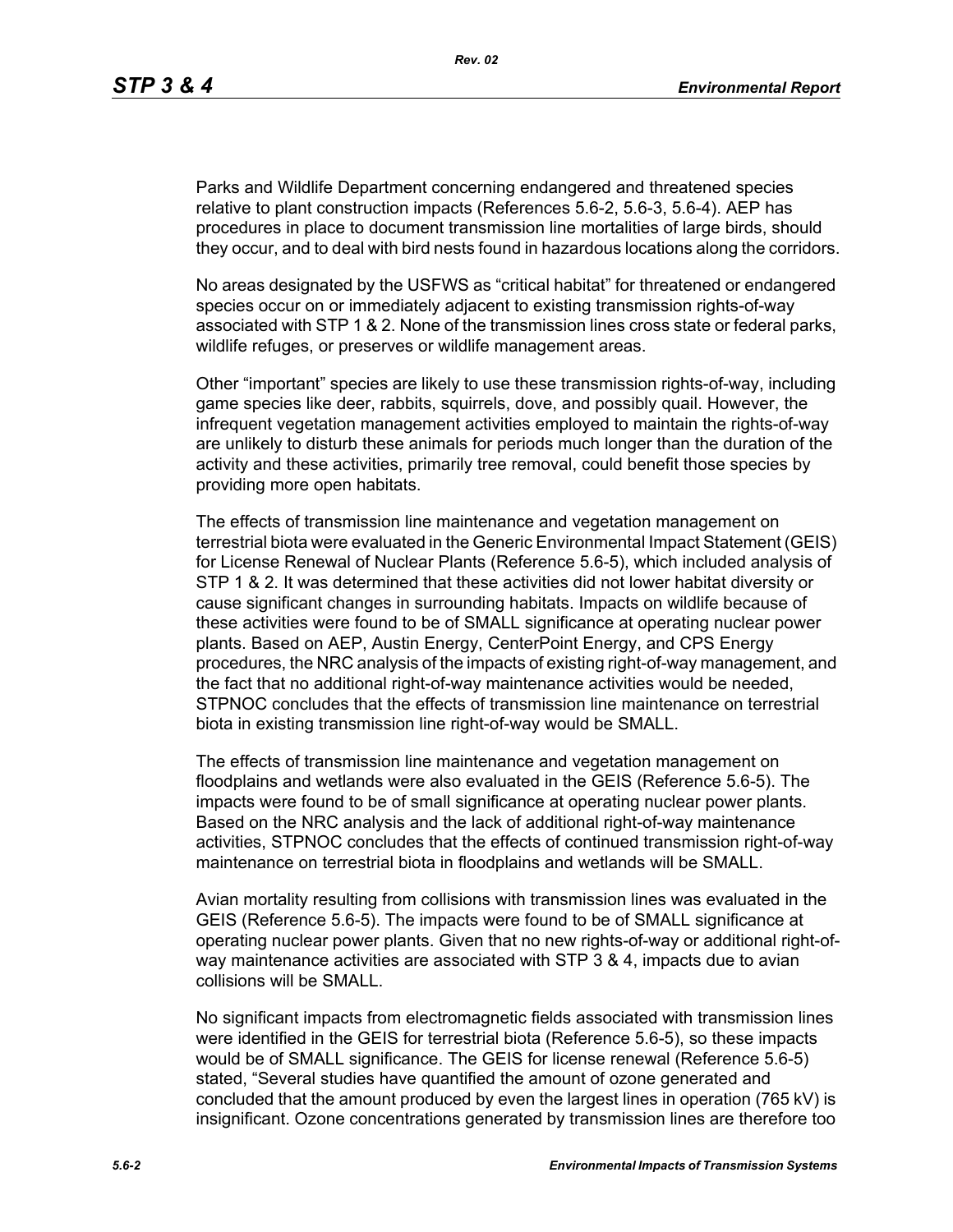low to cause any significant effects." Since these lines are 345kV, there are also no adverse impacts from ozone formation.

Based on the established procedures of AEP, Austin Energy, CenterPoint Energy, and CPS Energy, the analysis the NRC completed for the GEIS (Reference 5.6-5), and the lack of additional corridor maintenance activities, potential impacts associated with routine corridor maintenance activities on terrestrial resources would be SMALL.

#### **5.6.2 Aquatic Ecosystems**

Operation and maintenance of power transmission facilities that encompass switchyards, conductors, transmission towers, and substations have the potential to affect important aquatic habitats and species. Impacts of building, operating, and maintaining the existing STP transmission facilities were assessed in the Final Environmental Statements for construction (Reference 5.6-6) and operation (Reference 5.6-1) for STP 1 & 2. With regard to operating and maintaining STP 1 & 2 transmission facilities, the NRC observed (Reference 5.6-1) that limited right-of-way maintenance would be required because the lines traverse mostly agricultural land.

Subsection 2.2.2 describes the nine 345kV transmission circuits that connect STP 1 & 2 to the regional electric grid. These nine circuits leave the site by way of three rightsof-way:

- *(1)* An eastern right-of-way with two circuits that move east to Velasco (Brazoria County).
- *(2)* A middle right-of-way with six circuits that move northwest to Hillje.
- *(3)* A western right-of-way with a single circuit that moves southwest to Blessing (Matagorda County).

At Hillje, the middle right-of-way splits into four rights-of-way that extend northeast, northwest, west, and southwest. Four transmission service providers are involved in operating and maintaining the transmission lines that connect STP to the regional electric grid and in managing vegetation within these transmission corridors: CenterPoint Energy, AEP, Austin Energy, and CPS Energy. Subsections 2.2.2 and 5.6.1 explain which entity is responsible for managing which transmission circuit and right-of-way; Subsection 5.6.1 also describes these transmission service providers' current vegetation management practices.

Impacts to aquatic ecosystems associated with operation and maintenance of existing transmission lines are almost always small, limited to some minor erosion and sedimentation associated with maintaining transmission system equipment and access roads (Reference 5.6-5). The use of chemicals, chiefly herbicides, in right-ofway vegetation management is also analyzed, but use of these chemicals is mitigated by the use of EPA-registered formulations that are approved for use in utility rights-ofway (Reference 5.6-5). All four of the transmission service providers require chemical applicators to be trained in the safe use of herbicides and require supervisory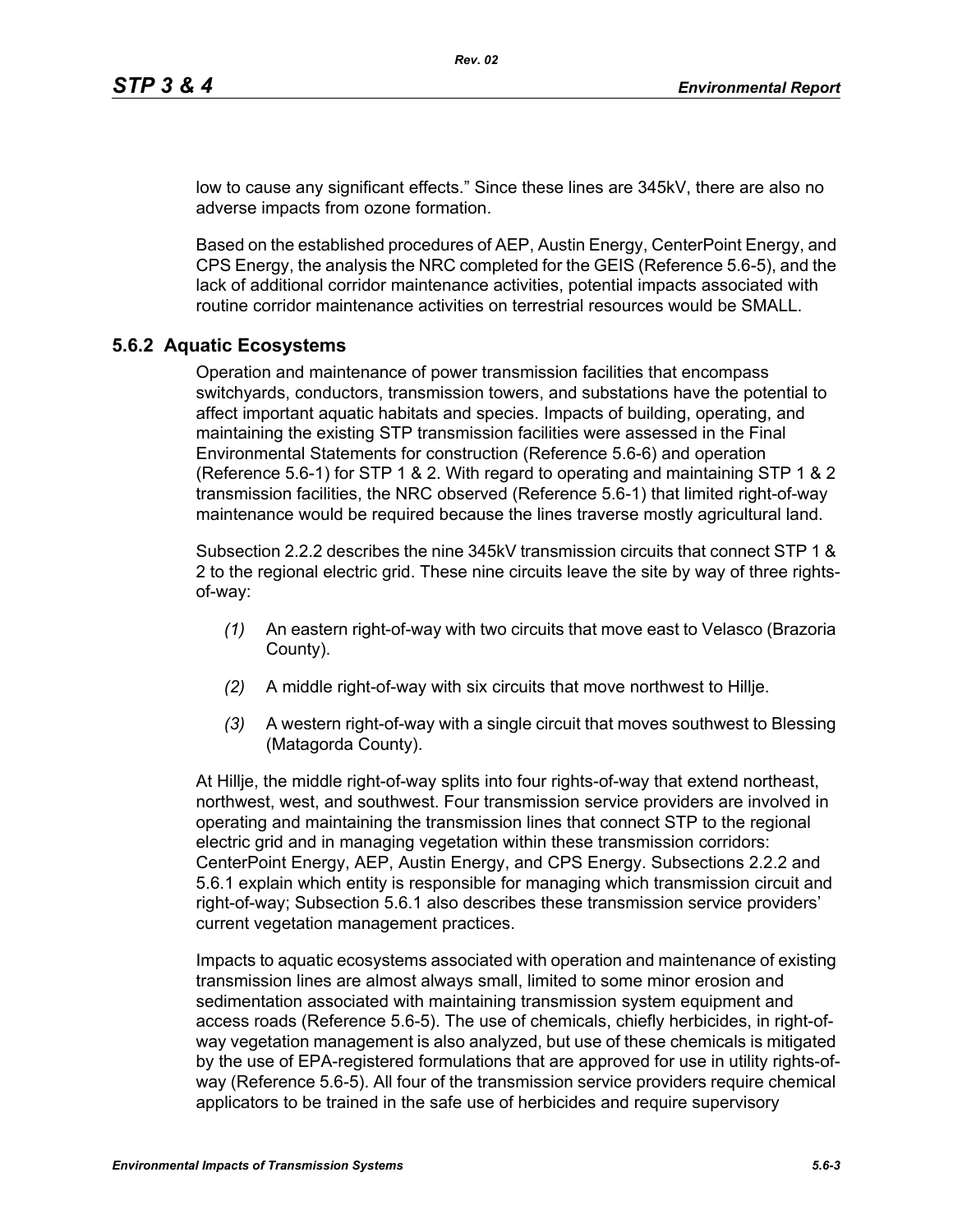personnel to hold Texas Department of Agriculture Commercial Pesticide Applicators Licenses.

## **5.6.2.1 Important Habitats**

As discussed in ER Section 2.4, the existing transmission lines cross typical habitats associated with the coastal prairie region of east Texas: agricultural fields, forests, and pasture/rangeland. However, the westernmost lines reach into the Texas "Hill Country," with different habitats such as Edwards Aquifer springs and karst areas. No areas designated by the USFWS as "critical habitat" for endangered or threatened species are crossed by these rights-of-way, nor do they cross any state or federal parks, wildlife refuges or preserves, or wildlife management areas. While the existing transmission lines do not cross any state or national park, wildlife refuge, or conservation area, they do cross perennial and intermittent streams and associated floodplains or wetlands.

The GEIS for License Renewal of Nuclear Plants (Reference 5.6-5), which included analysis of STP 1 & 2, observes that impacts of transmission system operation and maintenance on surface water quality and aquatic communities is of small significance when utilities employ "proper management practices" with respect to vegetation management, soil erosion, and application of herbicides. The transmission lines associated with the STP facility cross land that is mostly flat and largely agricultural (cropland, pastureland, rangeland). As a consequence, vegetation management (mechanical and chemical control of fast-growing trees and shrubs that can affect system reliability, create fire hazards, and hinder maintenance) is not a major concern, and herbicide use is minimal. The flat terrain in the coastal prairie region of Texas also reduces the potential for soil erosion and sedimentation in down-gradient wetlands and streams.

Impacts of transmission lines on important aquatic habitats during operations would therefore be SMALL and would not warrant mitigation.

## **5.6.2.2 Important Species**

As discussed in Section 2.4, six state and federally listed fish species are known to occur in the counties crossed by STP-associated transmission lines:

- Sharpnose Shiner (*Notropis oxyrhynchus*; candidate for federal listing)
- Blue Sucker (*Cycleptus elongatus*; state-listed)
- Widemouth Blindcat (*Satan eurystomus*; state-listed)
- Toothless Blindcat (*Trogloglanis pattersoni*; state-listed)
- Opossum Pipefish (*Microphis brachyurus lineatus*; state-listed)
- Fountain Darter (*Etheostoma fonticola*; federally listed)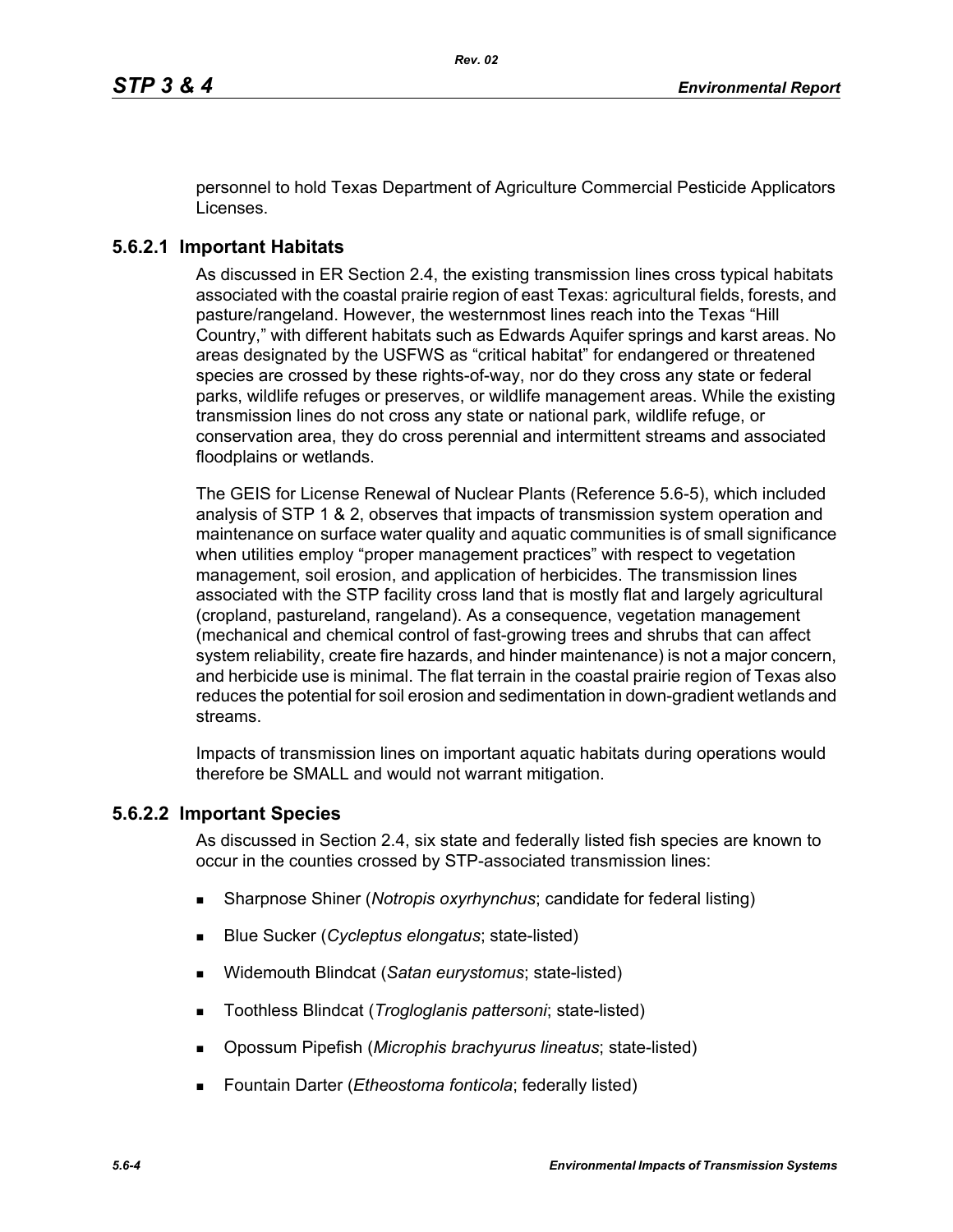The Toothless Blindcat are found in deep caves (1350 to 2000 feet below land surface) within the San Antonio segment of the Edwards Aquifer (Reference 5.6-7); activities associated with transmission system operation and maintenance are unlikely to affect them. The Fountain Darter is found only in portions of the San Marcos and Comal Rivers in Hays and Comal Counties (Reference 5.6-8). Neither river is crossed by an STP transmission line. The other two freshwater fish species—the Sharpnose Shiner and Blue Sucker—are more widely distributed and are both found in rivers (Colorado and Brazos) crossed by STP transmission lines (References 5.6-9, 5.6-10, and 5.6-11). It is unclear, however, if these species are found in the particular reaches of the rivers crossed by the transmission lines. The Opossum Pipefish, an estuarinemarine species, spawns in low salinity estuarine waters along the coast of Texas, and could be present in the lower reaches of rivers flowing into San Antonio, Copano-Aransas, and Corpus Christi Bays (References 5.6-12 and 5.6-13). These rivers are crossed by the Hillje-to-White Point transmission line.

Transmission maintenance and vegetation management practices of the four transmission service providers have been designed to minimize impacts to water quality of down-gradient streams, ponds, and impoundments and thus to aquatic populations, including sensitive aquatic populations, that inhabit these streams, ponds, and impoundments. As indicated in Subsection 2.4.1 and in the preceding paragraph, six state and federally listed fish species occur in the counties crossed by the STP transmission lines. STPNOC has initiated consultations with appropriate state and federal agencies relative to plant construction impacts on threatened and endangered species (see Subsection 5.6.1).

As discussed throughout this section, the four entities involved in transmission system operation and maintenance have adopted vegetation management and system maintenance practices that limit impacts to surface waters and aquatic communities. Also, land use and terrain in the region have the effect of reducing the amount of mechanical and chemical vegetation management that is required, thus limiting potential impacts to down-gradient wetlands and streams. For these reasons, impacts to aquatic communities from operation and maintenance of STP 3 & 4 transmission lines would be SMALL and would not warrant mitigation measures beyond those already identified in this section and addressed by the procedures of the four transmission providers.

#### **5.6.3 Impacts to Members of the Public**

As described in Subsection 2.2.2.2, the existing transmission system for STP 1 & 2 would be used for STP 3 & 4. The AEP Interconnection Study (Reference 5.6-14) calls for approximately 20 miles of conductor replacement to accommodate the additional current along the STP to Hillje right-of-way. There would be no change in line voltage and no additional rights-of-way would be needed. Some of the towers would be replaced in order to maintain the National Electric Safety Code (NESC) standards in sag clearance. The new towers would have similar footprints and appearances as the present towers and would only require temporary land disturbance to build. Therefore, the impacts to members of the public from STP 3 & 4 would be similar to those occurring with the existing transmission system. The operation and maintenance of the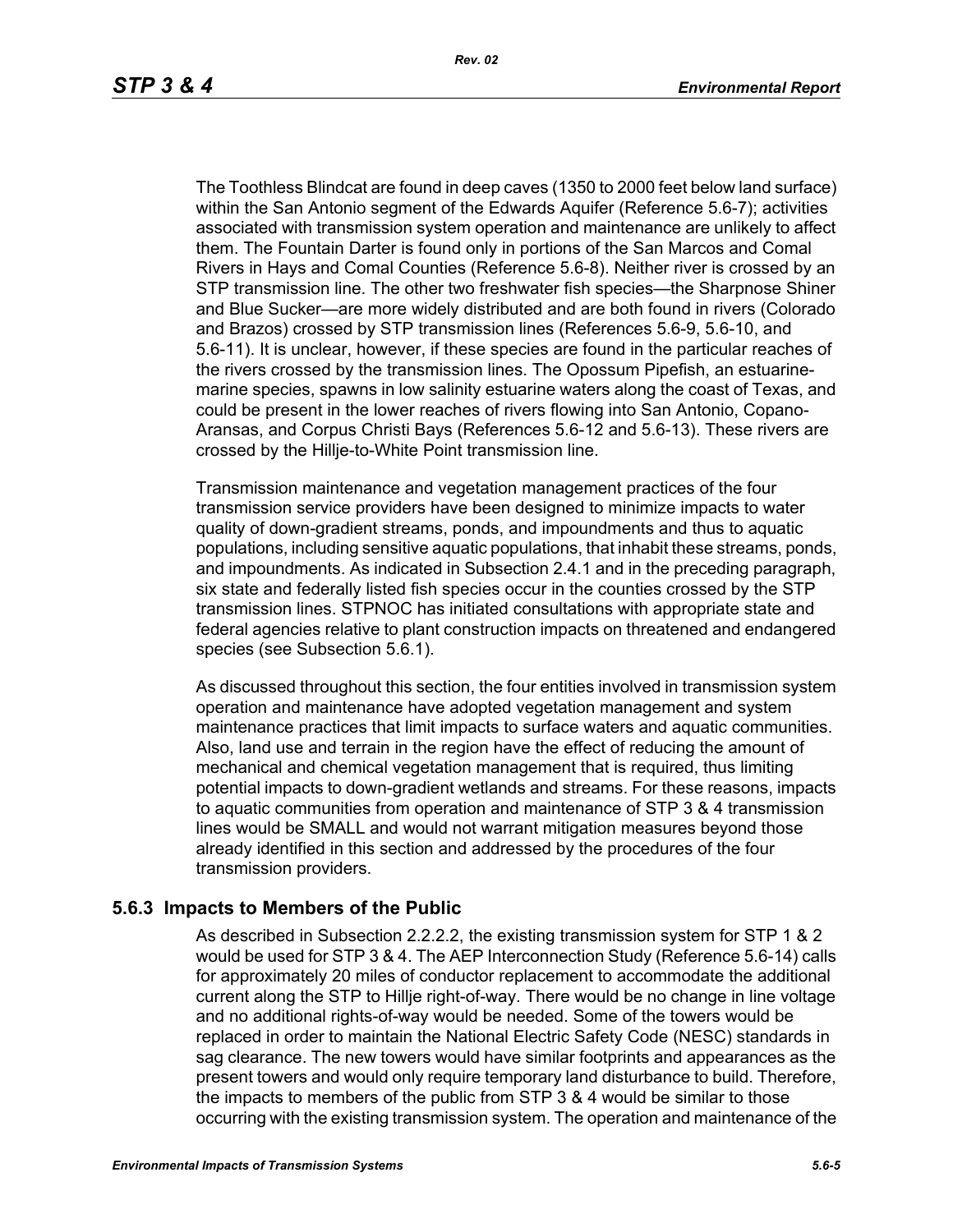upgraded transmission system may result in visual impacts, electric shock hazards, electromagnetic field exposure, noise impacts, and radio and television interference.

### **5.6.3.1 Visual Impacts**

Transmission lines for STP 1 & 2 were constructed by the transmission service providers with consideration given to environmental and visual values. These considerations would be continued throughout the modifications described in Subsection 2.2.2.2. The visual impacts of the transmission system would not change as a result of the addition of STP 3 & 4 because no new offsite transmission right-ofway is required to support STP 3 & 4. The appearance of the new towers and conductors would be consistent with the present towers and conductors and result in very little visual change. Tower maintenance, tree pruning, and other maintenance operations would continue to be done regularly by the transmission service providers. Consequently, the visual impacts to members of the public from the transmission system would be SMALL.

## **5.6.3.2 Electric Shock**

Objects located near transmission lines can become electrically charged because of their immersion in the lines' electric field. This charge results in a current that flows through the object to the ground. The current is called "induced" because there is no direct connection between the line and the object. The induced current can also flow to the ground through the body of a person who touches the object. An object that is insulated from the ground can actually store an electrical charge, becoming what is called "capacitively charged." A person standing on the ground and touching a vehicle or a fence receives an electrical shock because of the sudden discharge of the capacitive charge through the person's body to the ground. After the initial discharge, a steady-state current can develop, the magnitude of which depends on several factors, including:

- The strength of the electric field which, in turn, depends on the voltage of the transmission line ;
- The height and geometry of the individual transmission wires;
- The size of the object on the ground;
- The extent to which the object is grounded.

The NESC has a provision that describes how to establish minimum vertical clearances to the ground for electric lines having voltages exceeding 98 kV. The clearance must limit the induced current due to electrostatic effects to five milliamperes if the largest anticipated truck, vehicle, or equipment were short-circuited to ground. (Reference 5.6-15, Part 2, Rules 232C1 and 232D3c).

To reduce the potential for vehicle-to-ground short-circuit shock to vehicles parked beneath the lines, the existing transmission lines are currently designed to provide clearances consistent with the NESC 5-milliamp rule. The upgrade of the existing transmission system described in Sections 3.7 and Subsection 2.2.2.2 would likely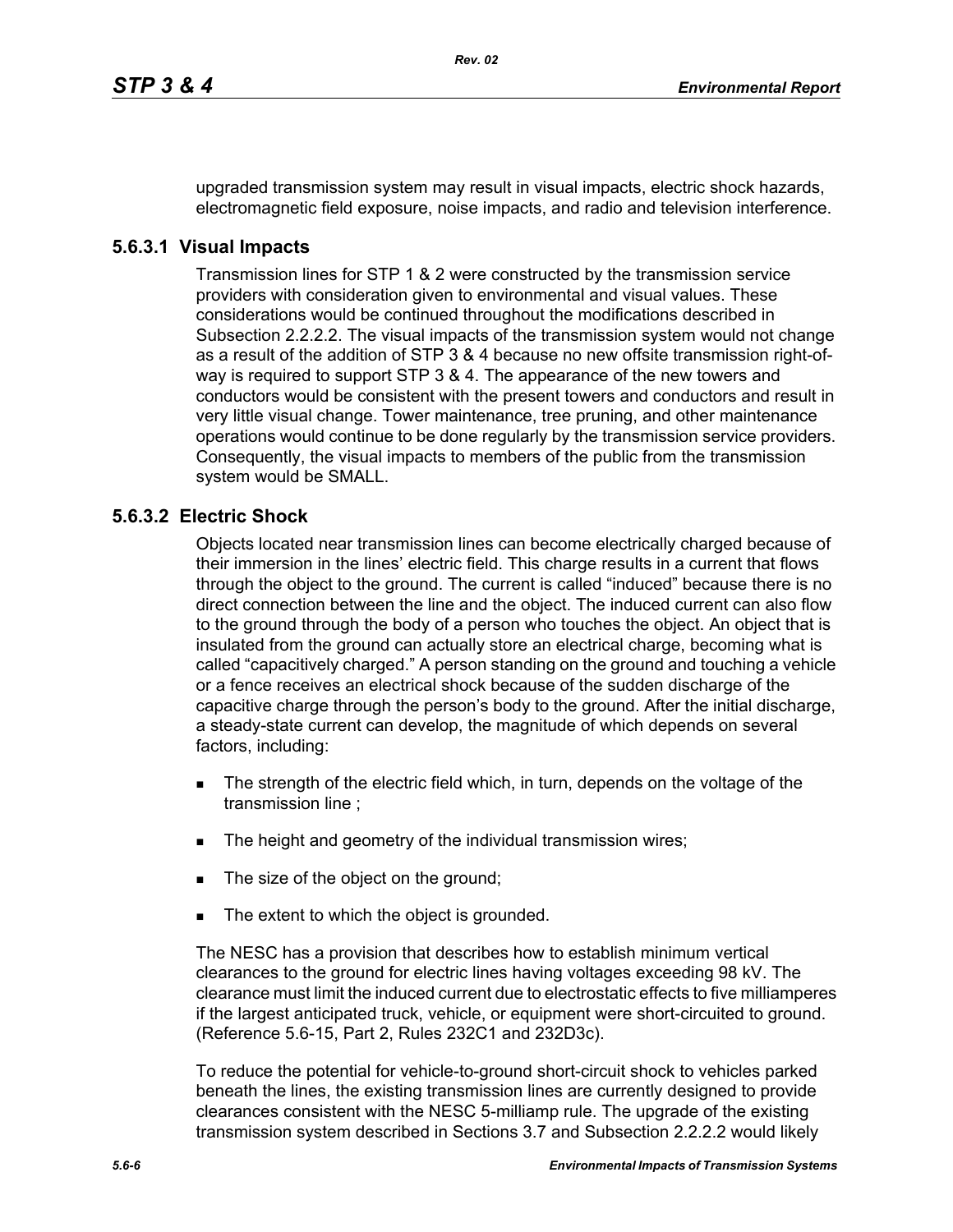change the geometry of the power lines because the new conductors would sag differently and new towers may be taller. All transmission lines would continue to comply with the NESC.

Analysis of this area of impact, detailed in the GEIS for License Renewal of Nuclear Plants (Reference 5.6-5) concludes that "potential electrical shock impacts are of small significance for transmission lines that are operated in adherence with the NESC." Because all STP transmission lines would comply with the NESC, impacts would be SMALL, and no mitigation measures would be needed.

#### **5.6.3.3 Electromagnetic Field Exposure**

In 1992, the U.S. Congress established a research and educational program designed to determine if exposure to extremely low frequency electric and magnetic fields (ELF-EMF) was harmful to humans. This research and information compilation effort was conducted jointly by the National Institute of Environmental Health Sciences (NIEHS), the National Institutes of Health, and the Department of Energy. Their findings state, "The scientific evidence suggesting that ELF-EMF exposures pose any health risk is weak." NIEHS concluded that such exposure could not be ruled as entirely safe, but that the evidence was insufficient to warrant regulatory concern (Reference 5.6-16). STPNOC concurs with this finding and will continue to monitor industry research on this subject.

#### **5.6.3.4 Noise**

High-voltage transmission lines can emit noise when the electric field strength surrounding them is greater than the breakdown threshold of the surrounding air, creating a discharge of energy. This energy loss, known as corona discharge, is affected by ambient weather conditions such as humidity, air density, wind, and precipitation, and by irregularities on the energized surfaces. The transmission lines that provide transmission service to the STP site are designed with hardware and conductors that have features to eliminate corona discharge and be corona-free up to their maximum operating voltage. Nevertheless, during wet weather, the potential for corona loss increases, and could occur if insulators or other hardware have any defects. The GEIS for License Renewal of Nuclear Plants (Reference 5.6-5) explains that corona discharge results in audible noise, radio and television interference, energy losses, and the production of ozone and is generally not a problem with 345kV transmission lines.

Corona-induced noise along the existing transmission lines is very low or inaudible, except possibly directly below the line on a quiet, humid day. Such noise does not pose a risk to humans. The four transmission service providers monitor complaints on transmission line noise, but have not received any reports of nuisance noise from members of the public. Accordingly, STPNOC does not expect there to be complaints on nuisance noise from the upgraded transmission lines and concludes impacts would be SMALL.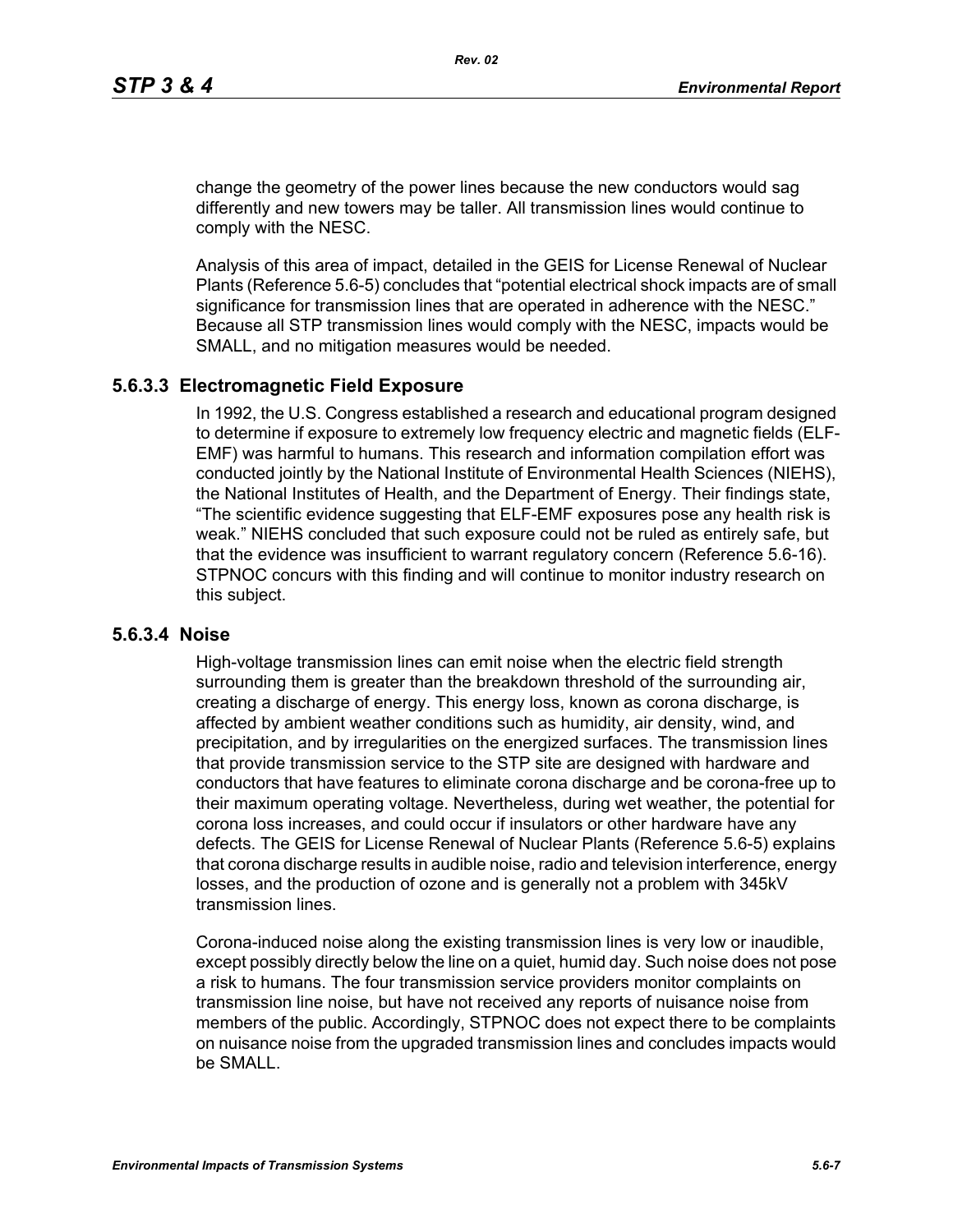# **5.6.3.5 Radio and Television Interference**

Generally, the cause of radio or television interference from transmission lines is from corona discharge from defective insulators or hardware. Should complaints on electromagnetic interference with radio or television reception occur, the transmission service provider would investigate the cause and, if necessary, replace the defective component to correct the problem. As described in Subsection 5.6.3.4, the transmission lines that provide service to the STP site are designed to be corona-free up to their maximum operating voltage. STPNOC expects that radio and television interference from the proposed upgraded transmission lines would be SMALL.

#### **5.6.3.6 References**

- 5.6-1 "Final Environmental Statement Related to the Operation of South Texas Project, Units 1 and 2," NRC 1986, Docket Nos. 50-498 and 50-499. Houston Lighting and Power Company, et al. Office of Nuclear Reactor Regulation.
- 5.6-2 STPNOC 2007. Letter with enclosures to Ms. Moni Devora Belton, U.S. Fish and Wildlife Service, Houston, Texas, received from Ms. Sandra L. Dannhardt, Environmental Supervisor, South Texas Project. RE: Threatened and Endangered Species Consultation, STPEGS Units 3 and 4 Licensing Project, Matagorda County, Texas. STI No. 32111260, January, 23, 2007.
- 5.6-3 STPNOC 2007. Letter with enclosures to Mr. Rusty Stafford, National Oceanic and Atmospheric Administration, Galveston, Texas, received from Ms. Sandra L. Dannhardt, Environmental Supervisor, South Texas Project. RE: Threatened and Endangered Species Consultation, STPEGS Units 3 and 4 Licensing Project, Matagorda County, Texas, STI No. 32111261, January, 23, 2007.
- 5.6-4 STPNOC 2007. Letter with enclosures to Ms. Celeste Brancel, Texas Parks and Wildlife Department, Environmental Review Coordinator, Austin, Texas, received from Ms. Sandra L. Dannhardt, Environmental Supervisor, South Texas Project. RE: Threatened and Endangered Species Consultation, STPEGS 3 & 4 Licensing Project, Matagorda County, Texas., STI No. 32111259, January 23, 2007.
- 5.6-5 "Generic Environmental Impact Statement for License Renewal of Nuclear Plants." NRC 1996. NUREG-1437, Volume 1. Division of Regulatory Applications, Washington, D.C.
- 5.6-6 "Final environmental Statement Related to the Proposed South Texas Project Units 1 & 2," NRC 1975, Office of Nuclear Reactor Regulation, Washington, D.C., March.
- 5.6-7 "Threatened and Endangered Species in the Edwards Aquifer System," Edwards Aquifer Research and Data Center, 2006. Available at http://www.eardc.txstate.edu/endangered.html.